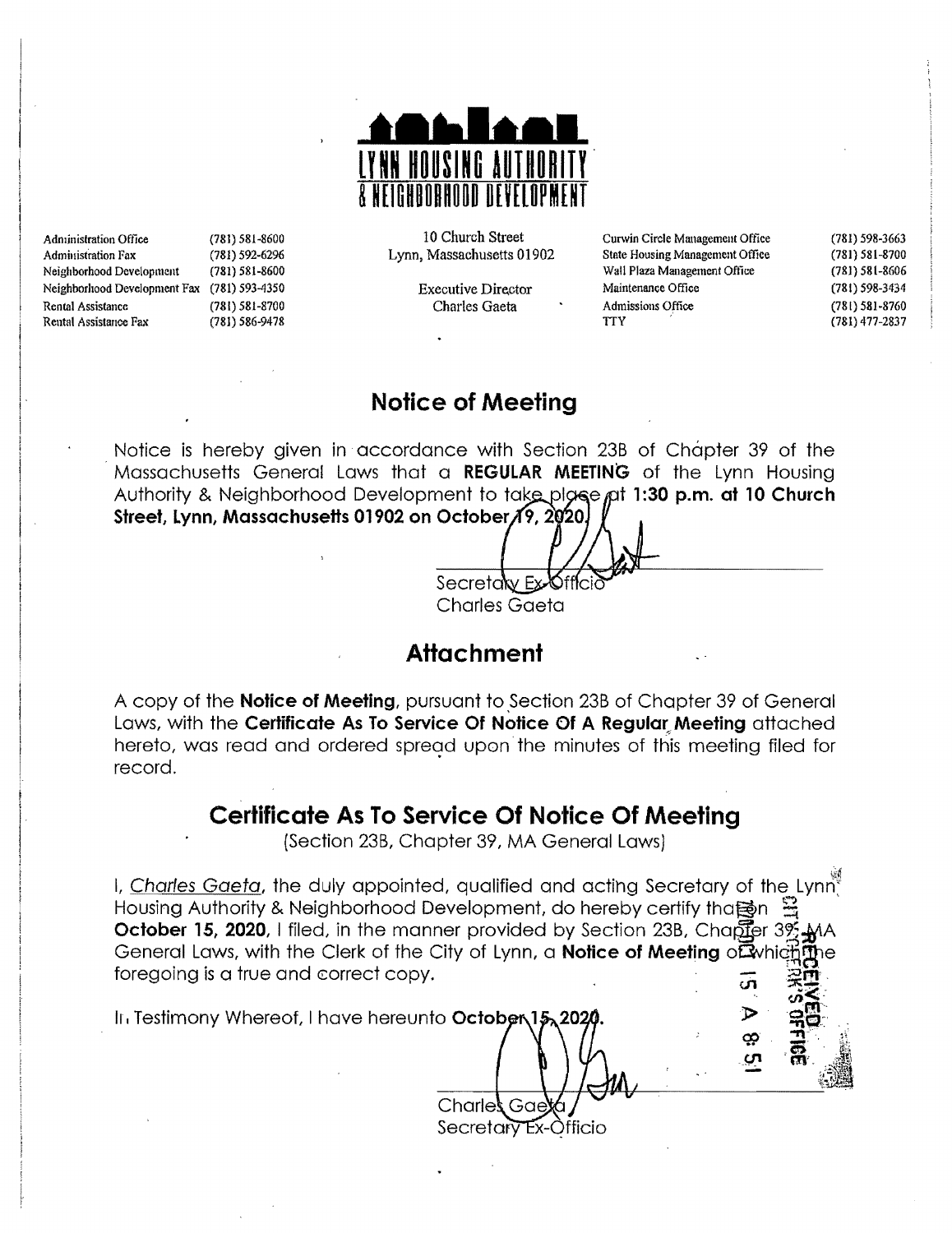

Administration Fax (781) 592-6296 Lynn, Massachusetts 01902 State Housing Management Office (781) 581-8700<br>Neighborhood Dev~lopment (781) 581-8600 State (1902 Wall Plaza Management Office (781) 581-8606 Neighborhood Dev~lopment (781) 581-8600 Wall Plaza Management Office Neighborhood Development Fax (781) 593-4350 Executive Director Maintenance Office (781) 598-3434<br>Rental Assistance (781) 581-8700 Charles Gaeta Admissions Office (781) 581-8760 Rental Assistance Fax (781) 586-9478 (781) 686-9478 (781) 477-2837

Administration Office (781) 581-8600 10 Church Street Curwin Circle Management Office (781) 598-3663

Rental Assistance (781) 581-8700 Charles Gaeta Admissions Office (781) 581-8760

## **Clerk's Certificate**

I, Janet Rowe, hereby certify that I am the duly appointed, qualified City Clerk of the City of Lynn Massachusetts wherein the Lynn Housing Authority & Neighborhood Development has been appointed and;

- 1. That a **Notice of Meeting** of said Lynn Housing Authority & Neighborhood Development, a copy of which is annexed hereto, to be held on **October 19, 2020 at 1:30.** at 10 Church Street, Lynn, Massachusetts 01902, was filed with me at least forty-eight hours prior to the stated time of said meeting, and;
- 2. That I immediately caused copies of the said **Notice of Meeting** to be posted publicly in my office and at the rear of City Hall on the official bulletin boards of the City of Lynn, and;
- 3. That the posting of the above notice was made pursuant to the provisions of Section 23B of Chapter 39 of the General Laws of Massachusetts, as amended [C. 626, Acts 1958).